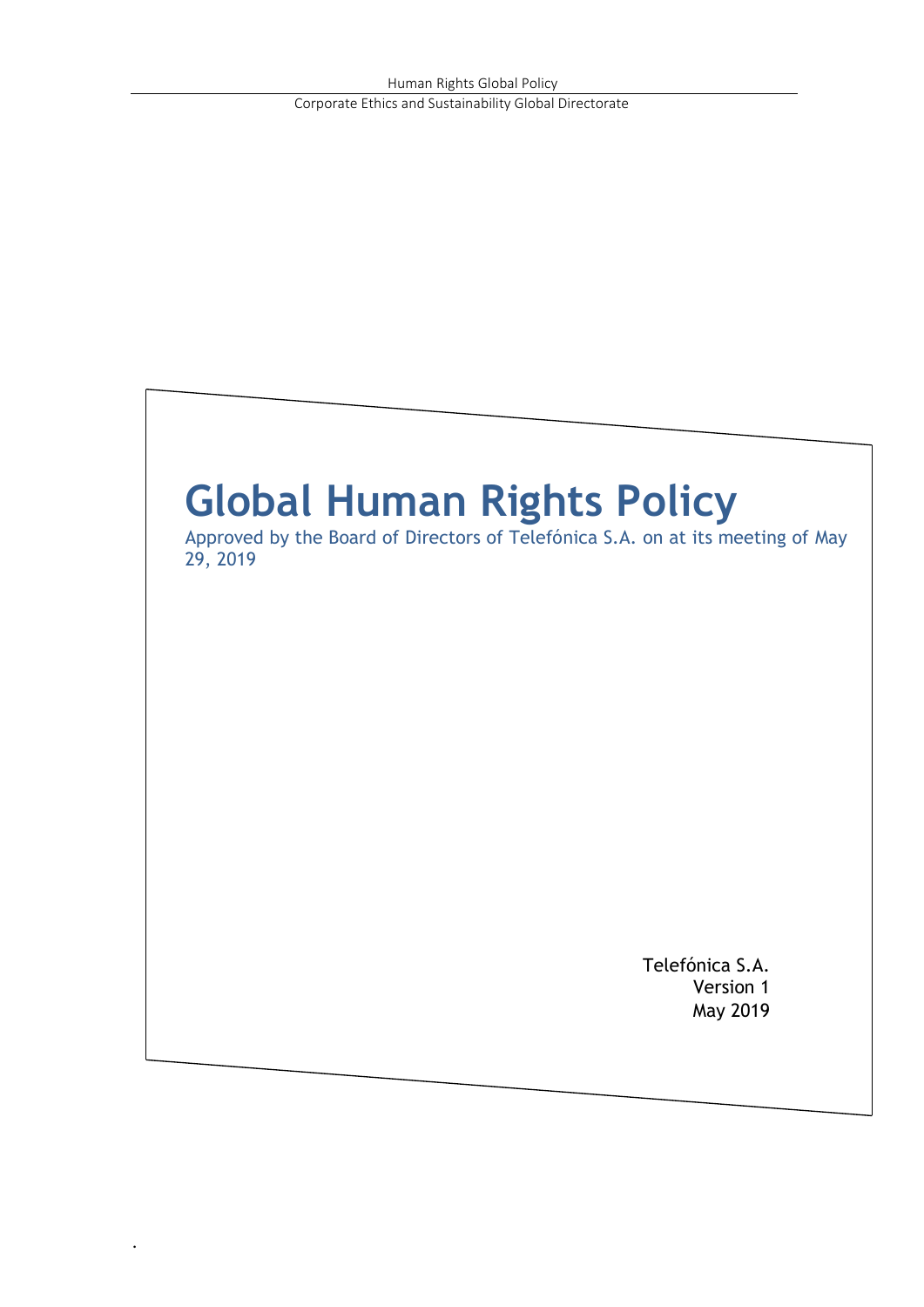#### **Table of Contents**

|    | 3.4. COMMITMENT TO THE RESPECT FOR HUMAN RIGHTS IN OUR SUPPLY |  |
|----|---------------------------------------------------------------|--|
|    |                                                               |  |
|    |                                                               |  |
| 5. |                                                               |  |
| 6. |                                                               |  |
|    |                                                               |  |
|    |                                                               |  |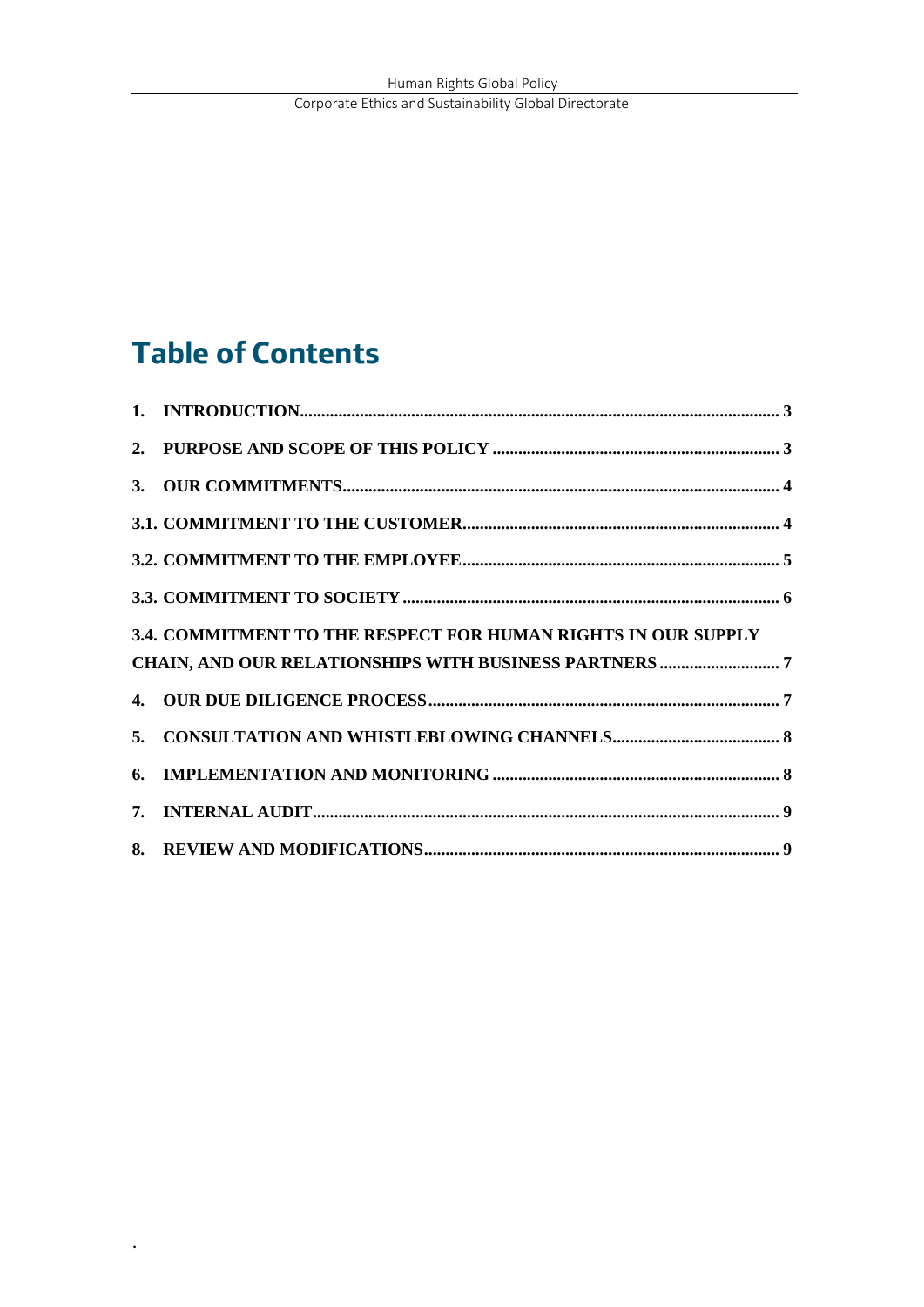## <span id="page-2-0"></span>**1. Introduction**

Telefónica is a company committed to respecting the dignity of all persons and the rights which are inherent to them as human beings and seeks to promote and preserve the wellbeing of the societies in which it operates.

This Policy formalises our commitment to human rights which is included in the Telefónica Business Principles, in general, and more specifically in a set of policies and regulations which safeguard the respect for, and implementation of, internationally recognised social, economic, and cultural human rights. We use a human rights due diligence process to identify, prevent, and mitigate the violation of human rights, and we are committed to providing fair and equitable remedy should we cause an adverse impact on such rights.

Our policy is based on the **United Nations Guiding Principles for Business and Human Rights** and the following International Human Rights agreements and commitments:

- **•** The United Nations Universal Declaration of Human Rights,
- The United Nations Global Compact,
- The United Nations International Covenant on Economic, Social, and Cultural Rights,
- The Guidelines of the Organisation for Cooperation and Economic Development for Multinational Companies,
- The fundamental rights in the eight core conventions of the International Labour Organisation as highlighted in the Declaration on Fundamental Principles and Rights at Work,
- The United Nations International Covenant on Civil and Political Rights,
- The United Nations Convention on the Rights of the Child,
- The United Nations Convention on the Rights of Persons with Disabilities.
- The Global Network Initiative's Principles on Freedom of Expression and Privacy ("the GNI Principles")

## <span id="page-2-1"></span>**2. Purpose and Scope of this Policy**

The purpose of this Policy is to:

- Reaffirm Telefónica's commitment to respect and promote human rights in our operations and supply chains.
- To establish the general guidelines necessary to ensure this commitment in our operations.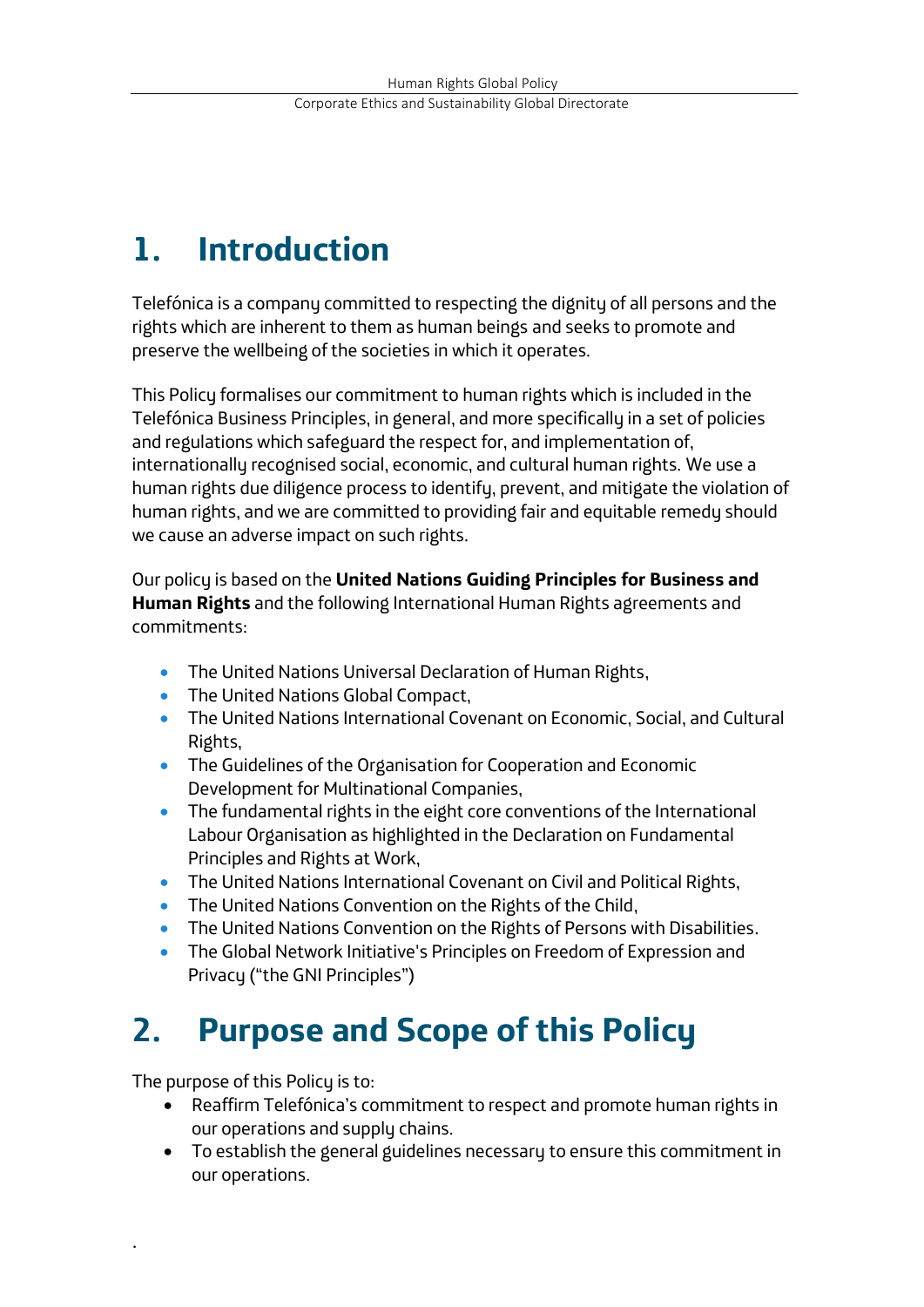These general guidelines define a framework for action - understood as a minimum requirement - for the Telefónica Group that may be developed in greater detail in each of the operators that makes up the group.

This document constitutes a corporate policy and, therefore, is applicable to all the companies that make up the Telefónica Group.

As the parent company of the Group, Telefónica, S.A. is responsible for establishing the bases, instruments, and mechanisms necessary for an adequate and efficient coordination between this Company and the remainder of the Group; all of this without prejudice to, and without impairing, the autonomous decision-making capability of each of the said companies, in accordance with their own corporate interests and the fiduciary duties that the members of their management bodies maintain towards their shareholders.

# <span id="page-3-0"></span>**3. Our commitments**

.

Our approach regarding the respect and promotion of human rights has been developed around areas that cover our sphere of influence in our relationship with employees, suppliers, customers, and society at large, and is specified by the following commitments:

#### <span id="page-3-1"></span>3.1. Commitment to the customer

At Telefónica we work to offer products and services that contribute to generating a positive impact on the lives of people, starting with the following commitments:

- Privacy: To ensure the proper processing of personal data with the goal of respecting the fundamental rights and freedoms of individuals, and specifically, the fundamental right to the protection of personal data.
- Security: To provide secure and reliable infrastructure and services, and to ensure the protection of the data, preventing its loss, modification, misuse, or unauthorised access.
- Freedom of Expression: To respect and work to protect privacy and freedom of expression, trying to prevent or minimise the impact that may result from possible governmental restrictions. These restrictions must be consistent with national and/or international standards and laws, and must be necessary and proportional to the pertinent purpose, such as, for example, national security or the protection of children.
- The responsible development and use of products and services: To apply special care to new value propositions, including those based on advanced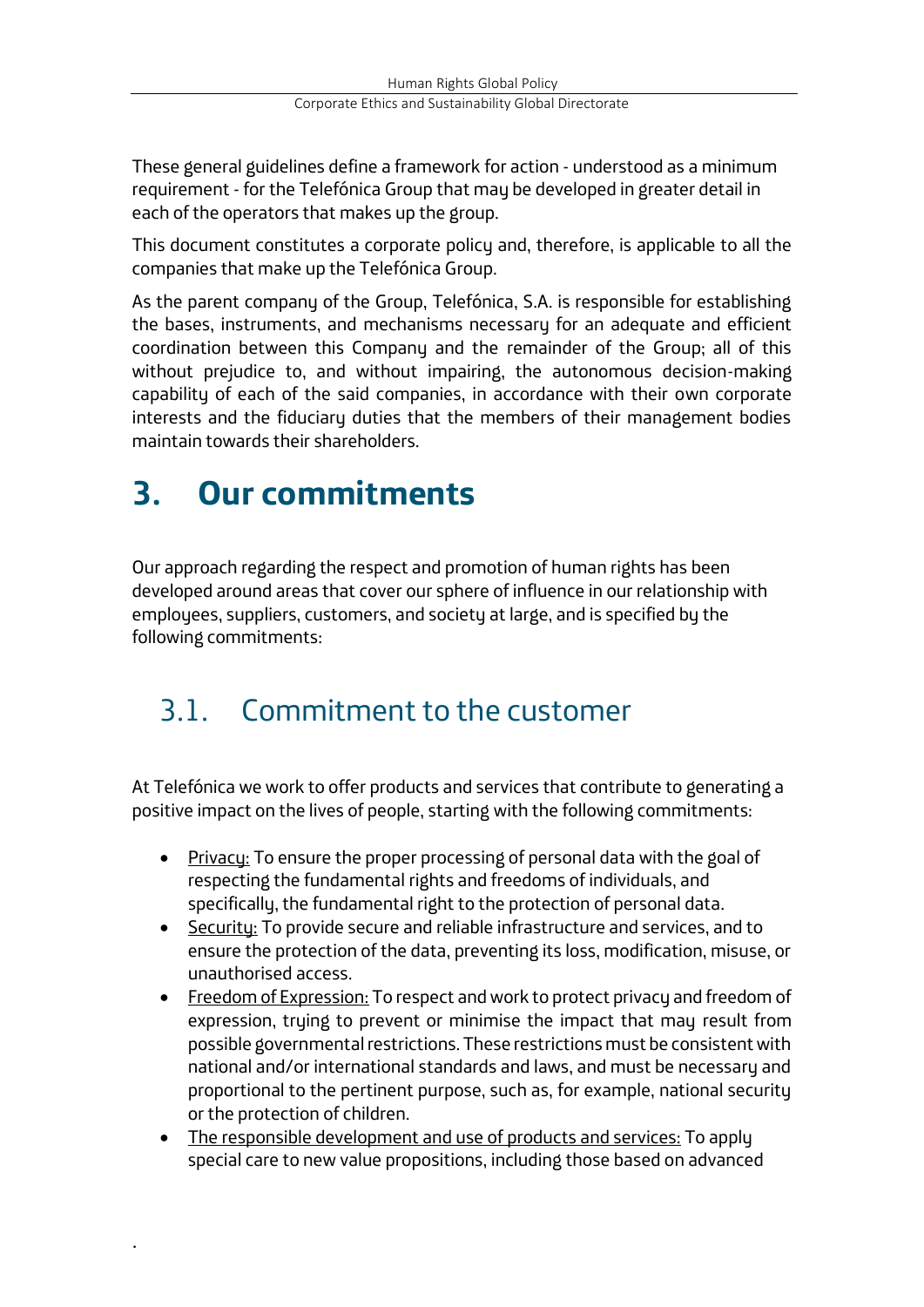Corporate Ethics and Sustainability Global Directorate

technologies, incorporating due diligence processes at different stages of their creation and application.

- Child protection: To contribute to the protection of children and young people online, and to promote the responsible use of technologu by this group through programmes and projects for this purpose.
- No-discrimination: Prevent the discriminatory treatment in relation to our clients, without prejudices associated to race, nationality, ethnic origin, religion, gender, sexual orientation and gender identity, marital status, age, disability, or family responsibilities.

#### <span id="page-4-0"></span>3.2. Commitment to the employee

We have internal policies and processes to promote the respect for labour rights and prevent discriminatory practices. These commitments are fundamentally:

- Diversity, inclusion and equal opportunities: To promote equal opportunities and prevent the discriminatory treatment of people in all areas of our organisation and of our value proposals, without prejudices associated to race, nationality, ethnic origin, religion, gender, sexual orientation and gender identity, marital status, age, disability, or family responsibilities. To promote equal salaries among similar positions in similar contexts. To reject all forms of harassment, threat, or intimidation -either verbal, physical, sexual, or psychological- in the workplace.
- Health and Safety: To provide a safe and healthy workplace at all our facilities through the adoption of occupational health and safety procedures and regulations. To provide mechanisms for reconciling personal and professional lives and the right to rest. To promote the communication and reinforcement of a culture of security, developing awareness of the risk, and encouraging responsible behaviour by its workers through information and training sessions, among other activities.
- Freedom of association and the right to collective bargaining: To guarantee trade-union freedom, freedom of association, the right to industrial action, and the right to collective bargaining regardless of the area where we develop our operations.
- Forced labour and slavery: To prohibit and reject any form of forced labour, slavery, or human trafficking within our operations and to conduct risk-based due diligence to minimise any possible risk in our supply chains.
- Child labour: To respect the rights of children. To prohibit and reject the use of child labour in our operations, verifying that, in our hiring processes, all employees are above the local legal minimum working age, respecting, in any case, the provisions of Convention no. 138. of the International Labour Organisation.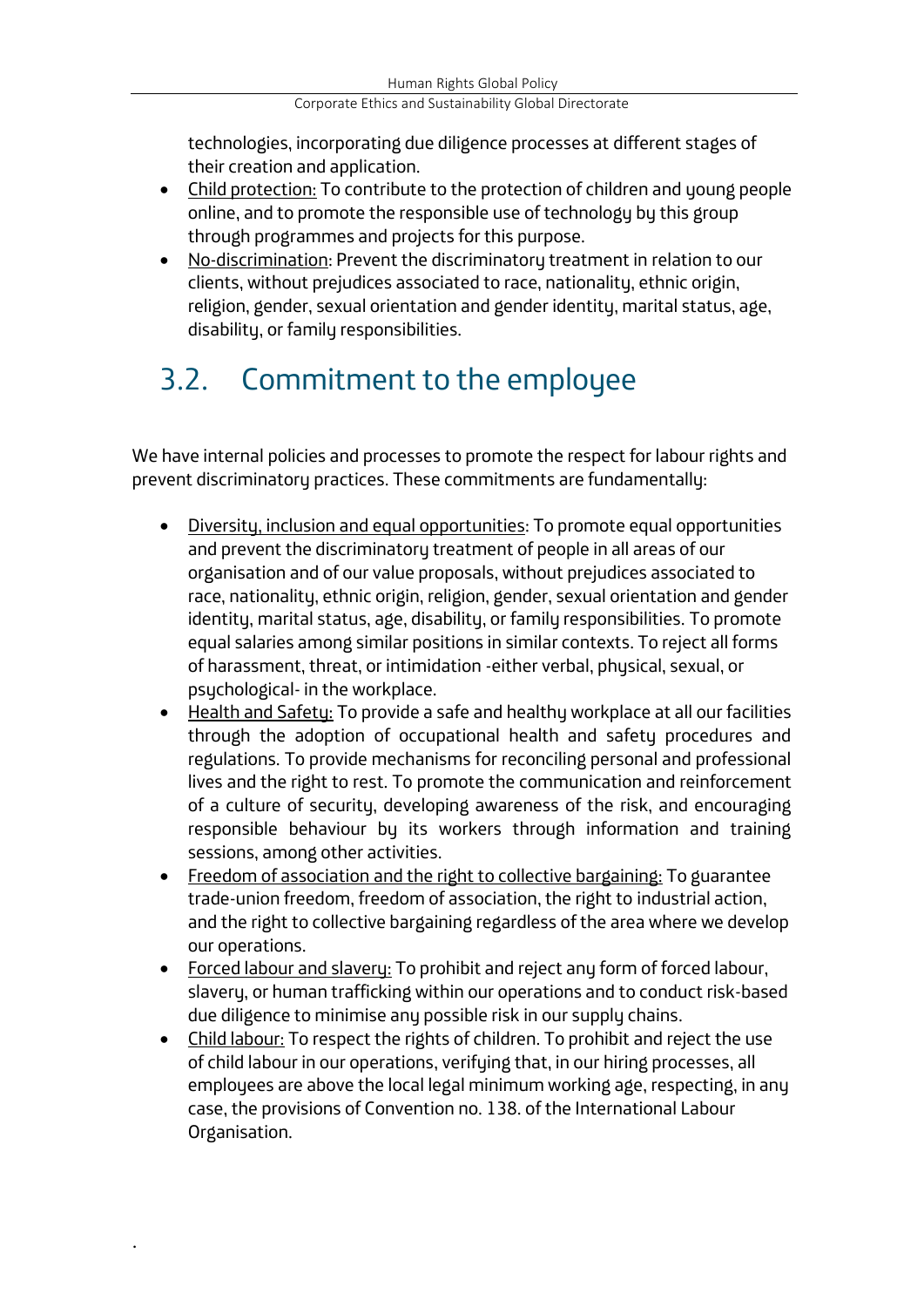#### <span id="page-5-0"></span>3.3. Commitment to society

We are committed to delivering a positive impact and sustainable growth to the societies in which we operate:

- Anti-corruption: We act with honesty and integrity. We fight corruption in its different forms through the implementation of a control environment consisting of elements such as internal regulations and procedures regarding anti-corruption, and the continuous training of our employees.
- Digital inclusion: To promote access to connectivity through partnerships in initiatives that promote connectivity in remote or hard-to-reach areas. To contribute to initiatives related to digital education and access to technology by groups at risk of social exclusion.
- Environment: To contribute to the protection of the environment and to promote a healthy environment for people, applying the principles contained in the Group's Environmental Policy and Regulations, and assuming the following commitments, among others:
	- o To establish as fundamental principles the prevention of pollution, the protection of biodiversity, the efficient use of resources, and the circular economy.
	- o To promote a decarbonised economy, disengaging the growth of our business from greenhouse gas emissions, and promoting the use of renewable energies.
	- o To foster innovation in digital services and products that contribute to solving the global and local environmental challenges, generating a positive impact on the environment through technology.
- Community: To respect the economic, social, and cultural rights of those communities in which we develop our activity with the goal of maintaining collaborative relationships within the framework of trust. To actively listen to our stakeholders in order to understand their expectations and be able to achieve an effective contribution and environment of trust.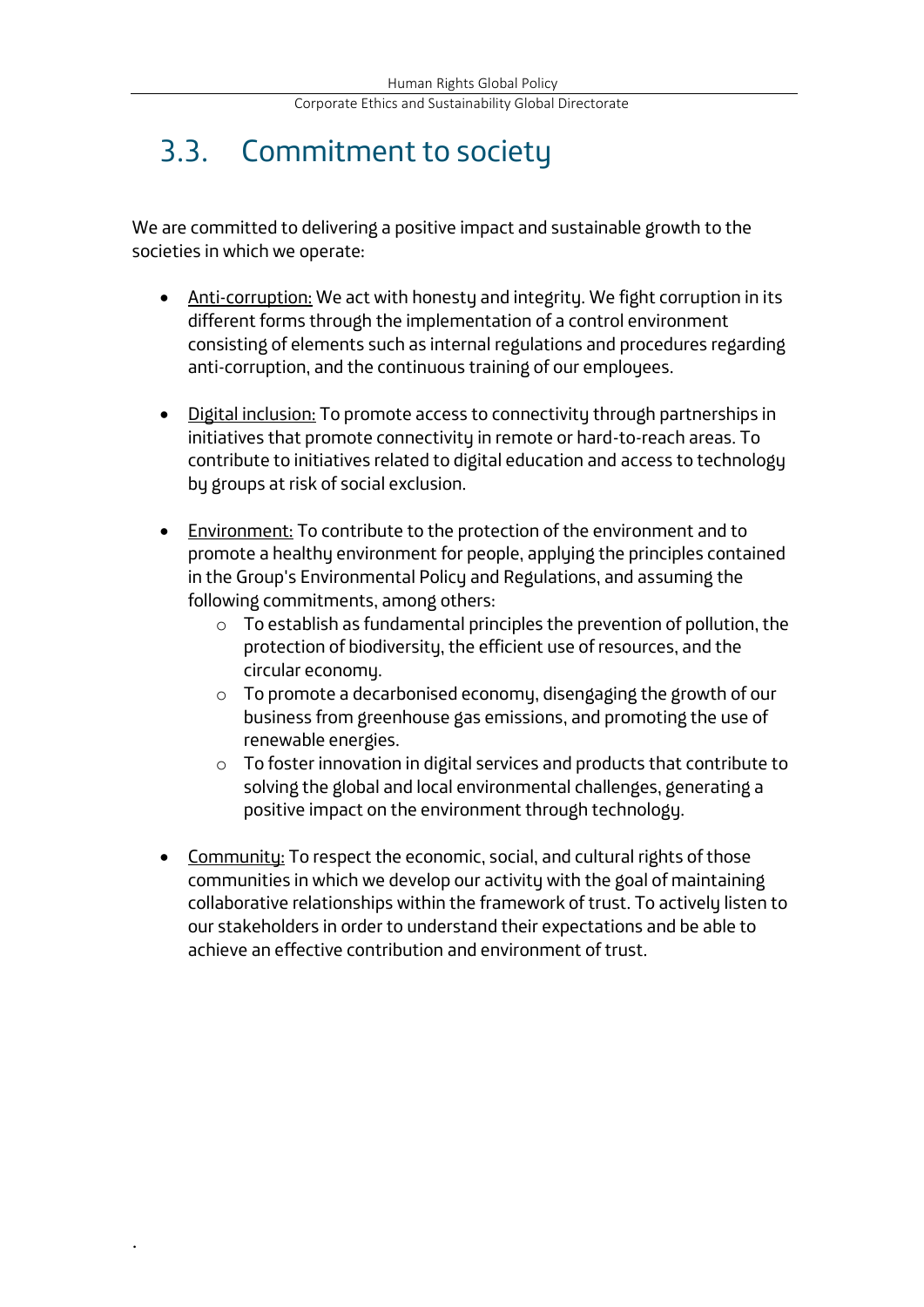#### <span id="page-6-0"></span>3.4. Commitment to the respect for human rights in our supply chain, and our relationships with business partners

We make the following commitments when we work with suppliers, contractors, or allies:

- To demand that they comply with the ethical and sustainability standards that we promote in our Business Principles and in our Supply Chain Sustainability Policy.
- To have a management system in place that seeks to ensure that our suppliers comply with these principles.
- To collaborate in initiatives that have the goal of eliminating, in the sector, the use of minerals whose extraction entails the violation of human rights and/or whose incomes finances armed conflicts.

# <span id="page-6-1"></span>**4. Our due diligence process**

.

Our due diligence process is based on the Guiding Principles for Business and Human Rights of the United Nations (UN). We ensure this process by identifying the priority issues for the company and our stakeholders, taking into account our impact, risks, and opportunities.

All areas, both business and supporting functions, are responsible for this process, each within its scope, for the purpose of achieving the following objectives:

- **Human Rights Policy:** To have a public commitment to human rights approved at the highest level.
- **Impact assessment:** To identify and prioritise the real and potential impacts of our activity on human rights. To promote the respect for human rights, regardless of the context where the business operates, in order to avoid causing, contributing to, or being related to adverse impacts on human rights. To periodically assess the impact on human rights of all our operations. To establish processes of dialogue with stakeholders in order to identify, assess, prevent, mitigate, and remedy violations, in such a way that continuous learning and improvement in this matter can be ensured.
- **Integration of impact assessment results into the company's processes:**  To continuously review and update our main policies, processes, and management systems. To include human rights as a basic risk in the Company's risk map. To strengthen internal capabilities for the management of human rights, making the adequate resources and tools available.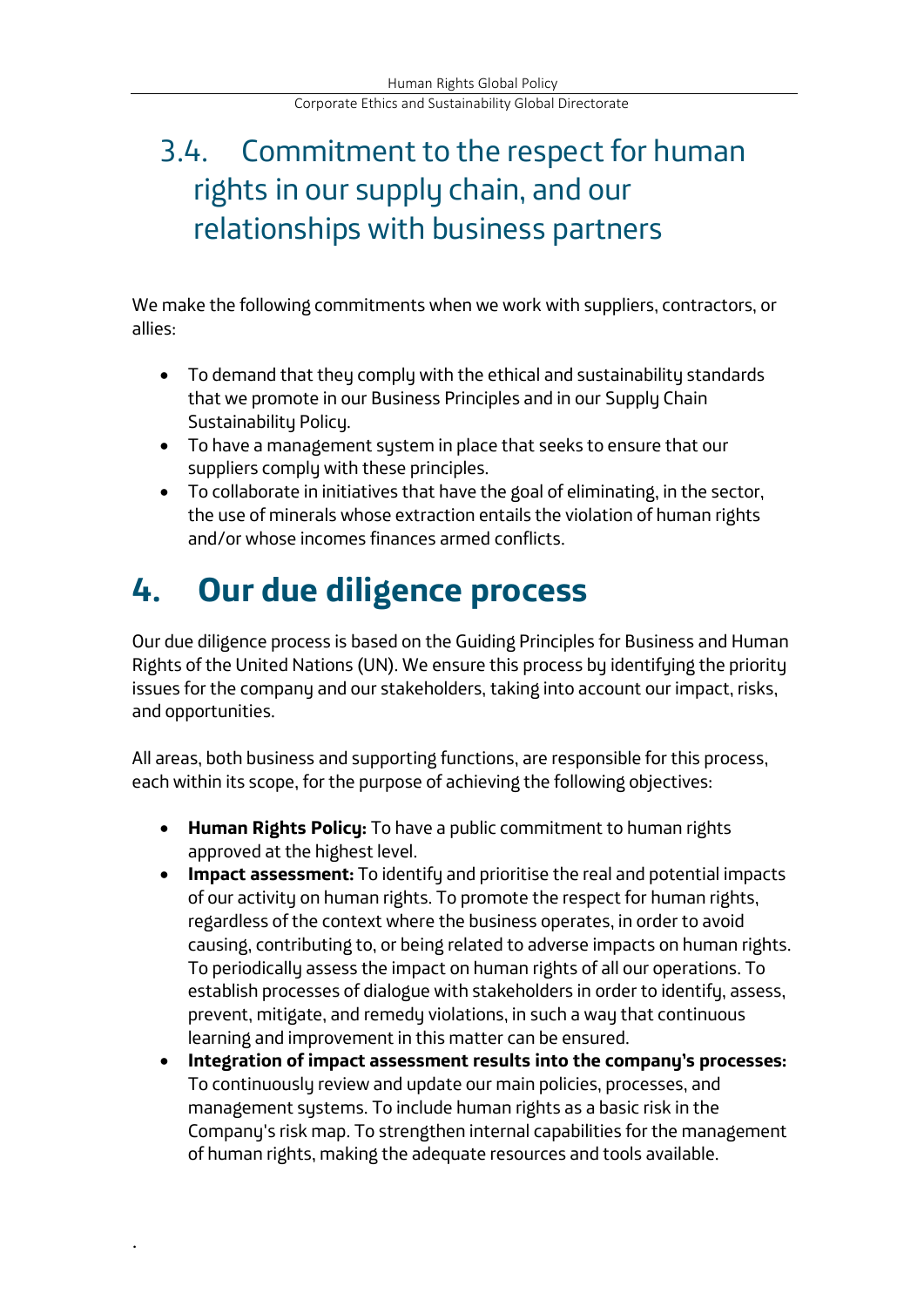- **Measurement and reporting on progress**: To measure and report on the implementation of our human rights due diligence process.
- **Grievance and Remedy Mechanism:** To ensure legitimate consultation and complaint processes for all stakeholders, in all the countries in which the Telefónica Group operates, including a consultation, complaint, and reporting mechanism. To establish adequate remedy mechanisms regarding any adverse impact that Telefónica is directlu responsible for.

### <span id="page-7-0"></span>**5. Consultation and whistleblowing channels**

We make available a Responsible Business Channel to our stakeholders which makes it possible to report queries, requests, or complaints related to the compliance of the Business Principles and its associated policies and regulations, and more specifically, of this Policy.

All communications that are received through this channel are dealt with in accordance with our principles of confidentiality, respect, justification and thoroughness, privacy, and security, as set out in the Regulation about the Management of the Responsible Business Principles Channel.

This mechanism will be periodically subjected to a continuous improvement process based on the criteria of effectiveness defined by the United Nations Guiding Principles on Business and Human Rights, and relevant legislation on that matters.

Furthermore, there is an anonymous whistleblowing channel through which employees, directors, board members and other stakeholders of the Telefónica Group can report any possible irregularity and act contrary to the law or internal regulations. This channel is governed by the principles of confidentiality, respect and justification, with full respect for rights and guarantees in the process, both in the analysis and verification of the communications received as well as in the resolution and, where appropriate, adoption of corrective measures when appropriate.

## <span id="page-7-1"></span>**6. Implementation and monitoring**

.

The Corporate Ethics and Sustainability Global Area is responsible for the management of the due diligence process in matters of human rights, with the participation of their equivalent areas in the different countries, and is also responsible for promoting, coordinating, measuring, and reporting the development and implementation of this Policy on both a global and a local scale.

At Telefónica we are committed to maintaining a transparent management model of the human rights programme, and to periodically sharing the vision that our main stakeholders have in the field of human rights with the internal management bodies.